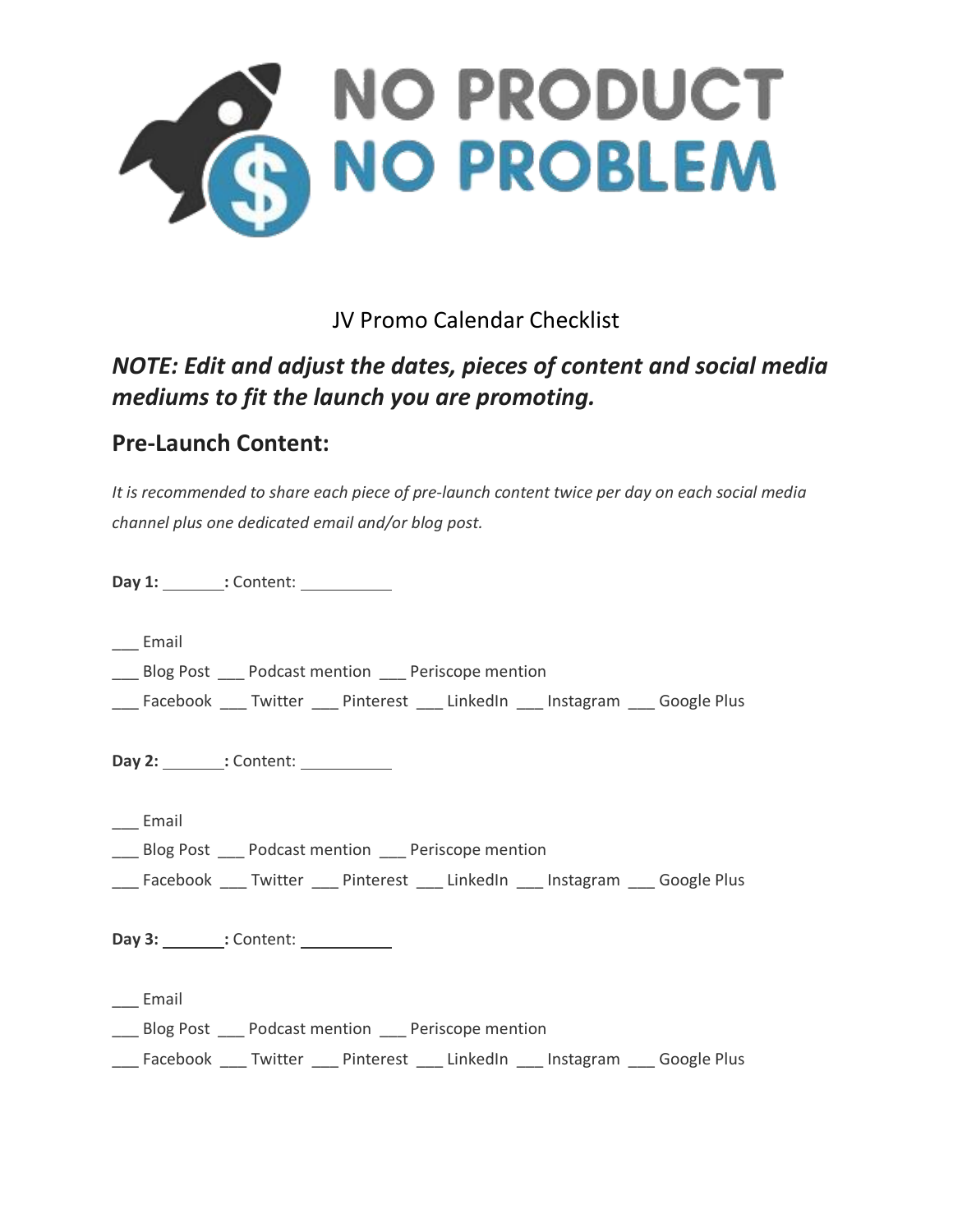**Day 4:** \_\_\_\_\_\_\_: Content: \_\_\_\_\_\_\_\_\_\_\_\_

\_\_\_ Email \_\_\_ Blog Post \_\_\_ Podcast mention \_\_\_ Periscope mention \_\_\_ Facebook \_\_\_ Twitter \_\_\_ Pinterest \_\_\_ LinkedIn \_\_\_ Instagram \_\_\_ Google Plus **Day 5: :** Content: \_\_\_ Email \_\_\_ Blog Post \_\_\_ Podcast mention \_\_\_ Periscope mention Facebook Twitter Pinterest LinkedIn Instagram Google Plus **Day 6: :** Content: \_\_\_ Email Blog Post Podcast mention Periscope mention Facebook Twitter Pinterest LinkedIn Instagram Google Plus **Day 7: :** Content: \_\_\_ Email Blog Post Podcast mention Periscope mention Facebook Twitter Pinterest LinkedIn Instagram Google Plus **Day 8: :** Content: **1999** \_\_\_ Email \_\_\_ Blog Post \_\_\_ Podcast mention \_\_\_ Periscope mention \_\_\_ Facebook \_\_\_ Twitter \_\_\_ Pinterest \_\_\_ LinkedIn \_\_\_ Instagram \_\_\_ Google Plus **Day 9: :** Content: \_\_\_ Email Blog Post Podcast mention Periscope mention \_\_\_ Facebook \_\_\_ Twitter \_\_\_ Pinterest \_\_\_ LinkedIn \_\_\_ Instagram \_\_\_ Google Plus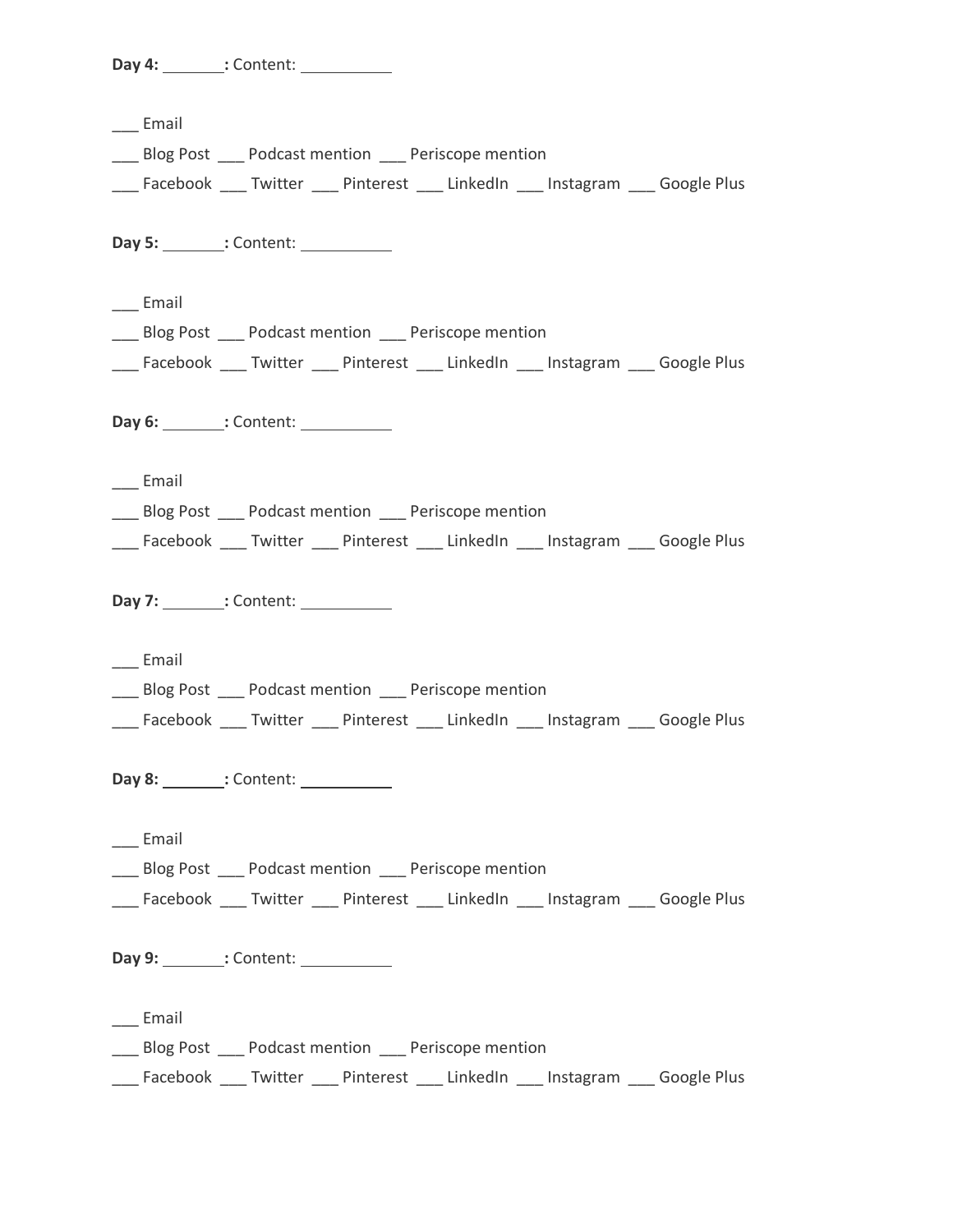**Day 10: :** Content:

\_\_\_ Email \_\_\_ Blog Post \_\_\_ Podcast mention \_\_\_ Periscope mention \_\_\_ Facebook \_\_\_ Twitter \_\_\_ Pinterest \_\_\_ LinkedIn \_\_\_ Instagram \_\_\_ Google Plus **Day 11: :** Content: **11: :** Content: \_\_\_ Email \_\_\_ Blog Post \_\_\_ Podcast mention \_\_\_ Periscope mention Facebook Twitter Pinterest LinkedIn Instagram Google Plus **Day 12: :** Content: \_\_\_ Email Blog Post Podcast mention Periscope mention Facebook Twitter Pinterest LinkedIn Instagram Google Plus **Day 13: :** Content: \_\_\_ Email Blog Post Podcast mention Periscope mention Facebook \_\_\_ Twitter \_\_\_ Pinterest \_\_\_ LinkedIn \_\_\_ Instagram \_\_\_ Google Plus **Day 14: :** Content: \_\_\_ Email \_\_\_ Blog Post \_\_\_ Podcast mention \_\_\_ Periscope mention \_\_\_ Facebook \_\_\_ Twitter \_\_\_ Pinterest \_\_\_ LinkedIn \_\_\_ Instagram \_\_\_ Google Plus **Day 15: :** Content: \_\_\_ Email Blog Post Podcast mention Periscope mention \_\_\_ Facebook \_\_\_ Twitter \_\_\_ Pinterest \_\_\_ LinkedIn \_\_\_ Instagram \_\_\_ Google Plus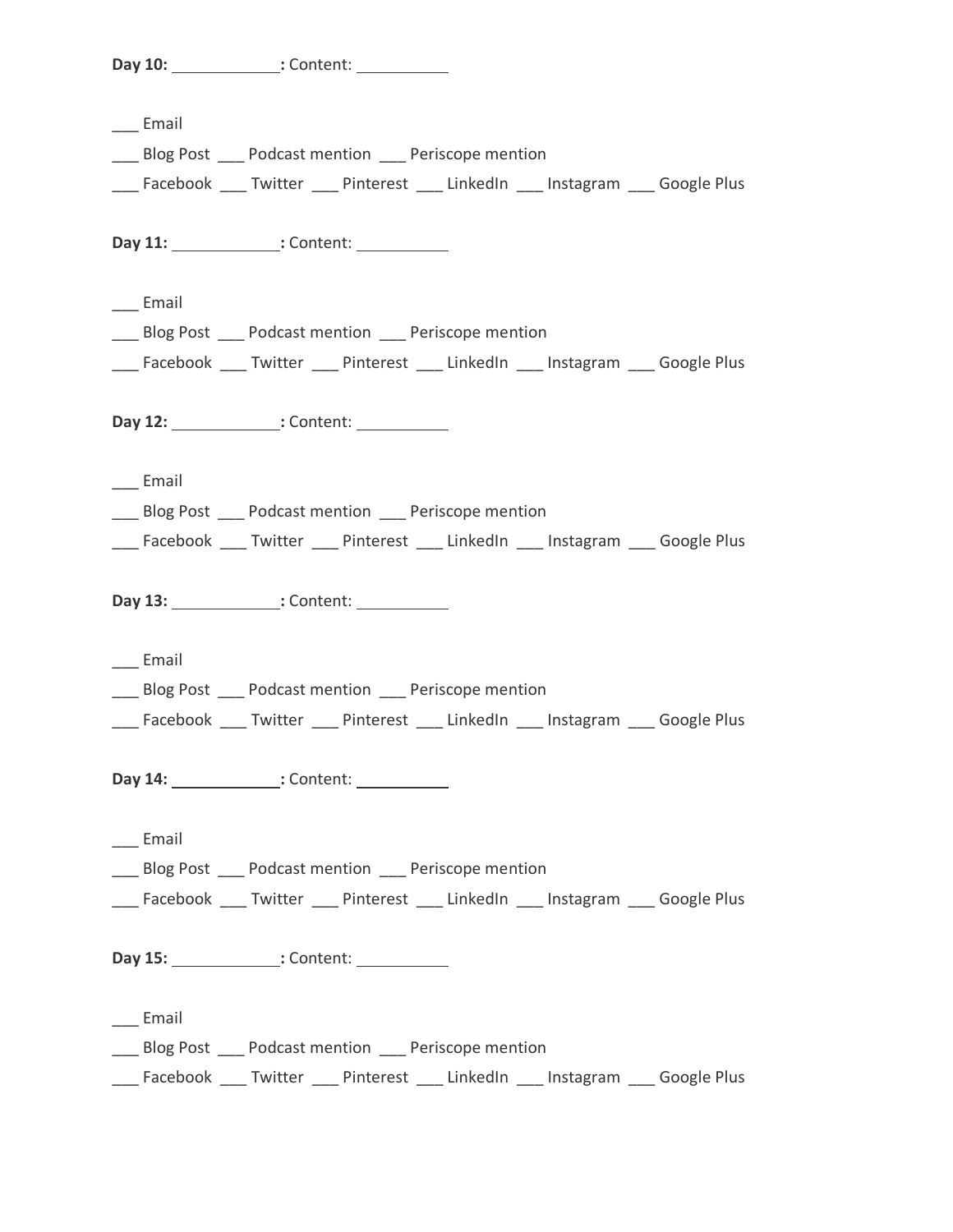**Day 16: :** Content:

\_\_\_ Email \_\_\_ Blog Post \_\_\_ Podcast mention \_\_\_ Periscope mention \_\_\_ Facebook \_\_\_ Twitter \_\_\_ Pinterest \_\_\_ LinkedIn \_\_\_ Instagram \_\_\_ Google Plus **Day 17: :** Content: **17: :** Content: \_\_\_ Email \_\_\_ Blog Post \_\_\_ Podcast mention \_\_\_ Periscope mention Facebook Twitter Pinterest LinkedIn Instagram Google Plus **Day 18: :** Content: \_\_\_ Email Blog Post Podcast mention Periscope mention Facebook Twitter Pinterest LinkedIn Instagram Google Plus **Day 19: :** Content: \_\_\_ Email Blog Post Podcast mention Periscope mention Facebook Twitter Pinterest LinkedIn Instagram Google Plus **Day 20: :** Content: \_\_\_ Email \_\_\_ Blog Post \_\_\_ Podcast mention \_\_\_ Periscope mention \_\_\_ Facebook \_\_\_ Twitter \_\_\_ Pinterest \_\_\_ LinkedIn \_\_\_ Instagram \_\_\_ Google Plus **Day 21: :** Content: \_\_\_ Email Blog Post Podcast mention Periscope mention \_\_\_ Facebook \_\_\_ Twitter \_\_\_ Pinterest \_\_\_ LinkedIn \_\_\_ Instagram \_\_\_ Google Plus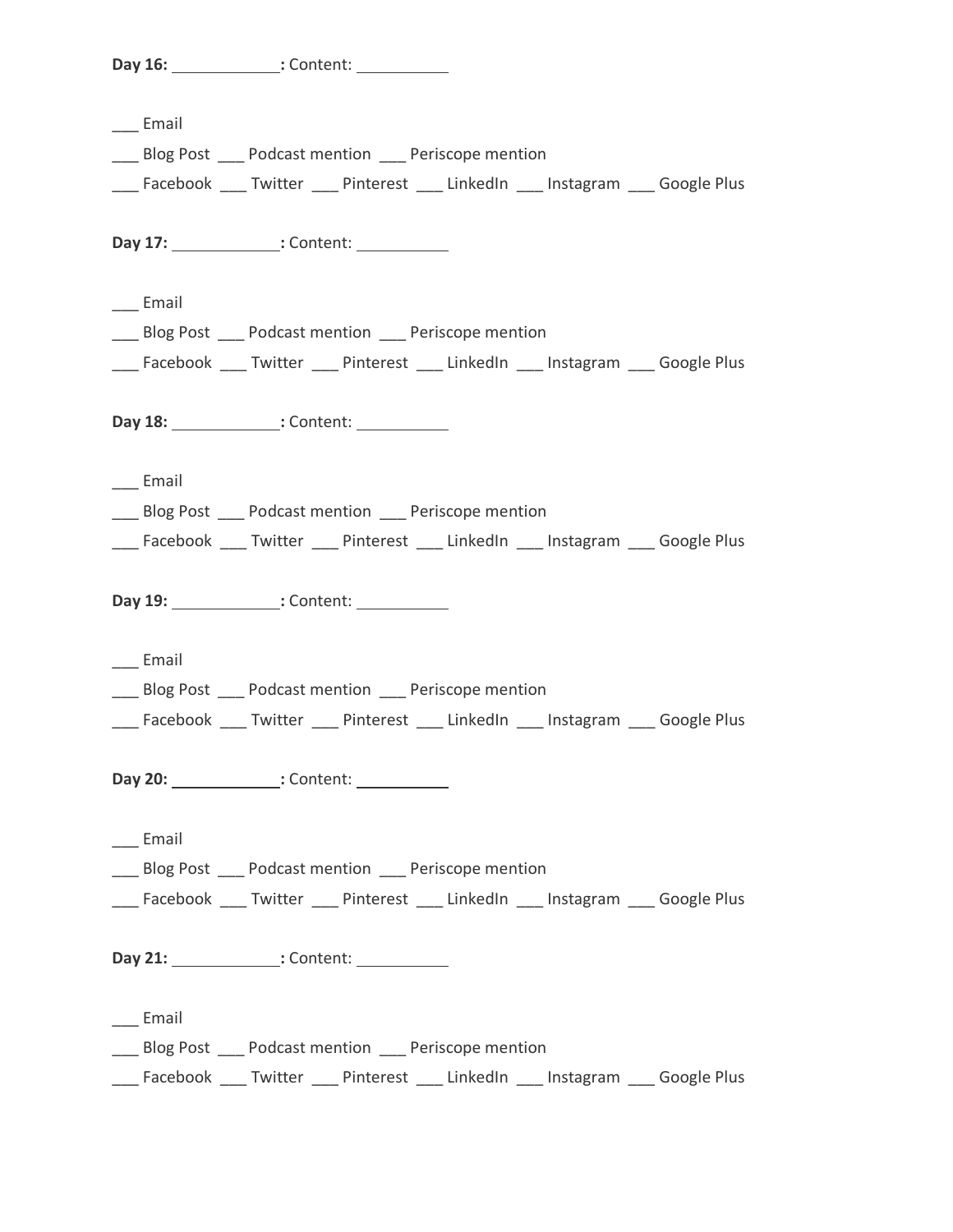**Day 22: :** Content:

| __ Email            |                                                                                   |
|---------------------|-----------------------------------------------------------------------------------|
|                     | __ Blog Post __ Podcast mention __ Periscope mention                              |
|                     | __ Facebook __ Twitter __ Pinterest __ LinkedIn __ Instagram __ Google Plus       |
|                     | Day 23: ______________: Content: ___________                                      |
|                     |                                                                                   |
| ___ Email           |                                                                                   |
|                     | __ Blog Post __ Podcast mention __ Periscope mention                              |
|                     | ___ Facebook ___ Twitter ___ Pinterest ___ LinkedIn ___ Instagram ___ Google Plus |
|                     | Day 24: ______________: Content: ___________                                      |
| $\_\_$ Email        |                                                                                   |
|                     | __ Blog Post __ Podcast mention __ Periscope mention                              |
|                     | __ Facebook __ Twitter __ Pinterest __ LinkedIn __ Instagram __ Google Plus       |
|                     | Day 25: ______________: Content: ___________                                      |
| $\_\_$ Email        |                                                                                   |
|                     | __ Blog Post __ Podcast mention __ Periscope mention                              |
|                     | __ Facebook __ Twitter __ Pinterest __ LinkedIn __ Instagram __ Google Plus       |
|                     | Day 26: ______________: Content: ___________                                      |
| $\_\_$ Email        |                                                                                   |
|                     | Blog Post Podcast mention Periscope mention                                       |
|                     | ___ Facebook ___ Twitter ___ Pinterest ___ LinkedIn ___ Instagram ___ Google Plus |
|                     | Day 27: ______________: Content: ___________                                      |
| $\frac{1}{2}$ Email |                                                                                   |
|                     | ___ Blog Post ___ Podcast mention ___ Periscope mention                           |
|                     | ___ Facebook ___ Twitter ___ Pinterest ___ LinkedIn ___ Instagram ___ Google Plus |